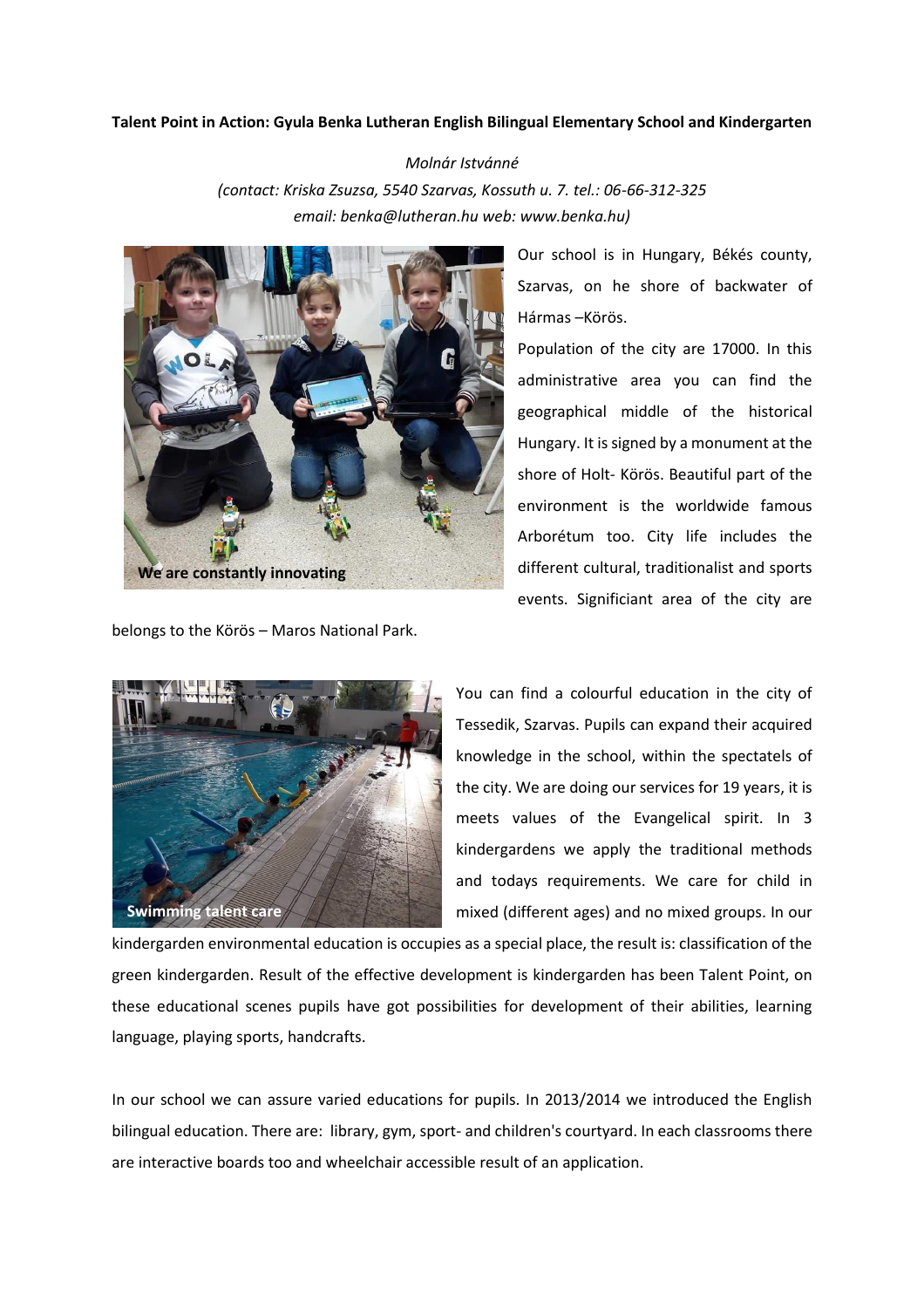

Like our kindergartens our school – is an ECO, Outstanding Accredited Talent Point. Our school is part of the National Talent Support Council network.

Our profession is to help the talent. The real professional talent supporting started in 2004-2005 (during the school year), it is led by Dr. Balogh

László.

Our main objectives include the early identification of the children's exceptional talent, creativity, motivation and development of their personality and unfolding their talents. We continuously keep in contact with parents and carers to inform and include them in our programs. The continuous professional development and trainings of our dedicated teachers, the conferences that able them to delve into special fields; the contact-keeping and interest representation in relation to their subject area provide a permanent base to create and maintain our talent support workshops.

We support our colleagues (with counselling, mentoring, consultation's opportunities) who directly work with children and are determined to achieve our set goals in this area.

We offer opportunities for our partners and students to be involved in our support talented programmes, to participate in work experience programmes to try out their knowledge while working with 7-14 years old children.

Our workshops' leaders are creative, professionally trained teachers as we believe that only creative teachers can support children in exploring their creativity.

While creating our workshops we took into consideration as a basis the Gardneri 7 and Mönks-Renzulli model.